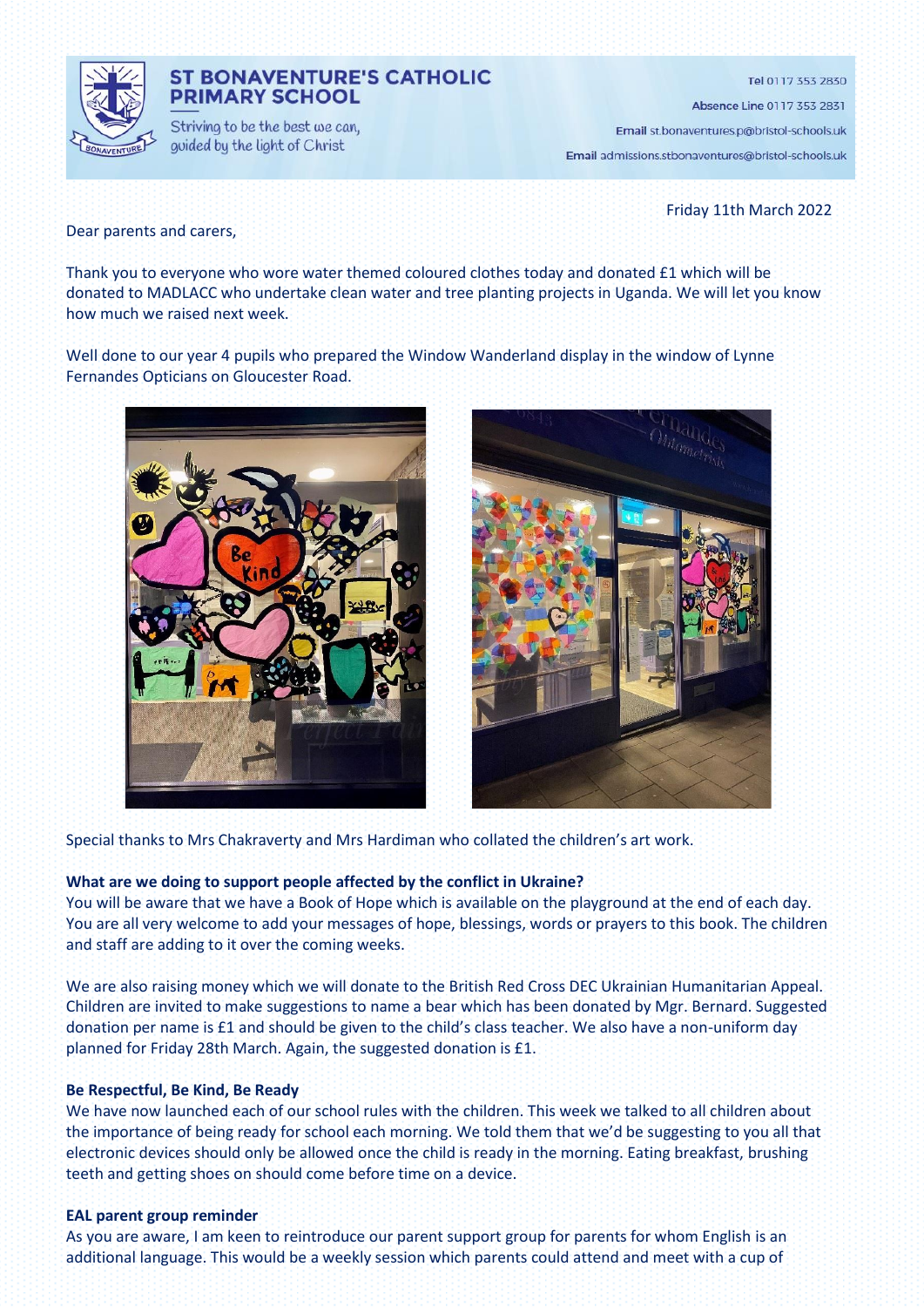tea/coffee to talk about school related events. If you would like to find out more about this please email Tiba Preisner on [ratiba.preisner@bristol-schools.uk](mailto:ratiba.preisner@bristol-schools.uk) We will then be in touch to arrange an initial meeting.

#### **Parent spelling session**

Thank you to all the parents who attended our spelling session on Monday and Friday of this week. If you were not able to attend please use the following link to see the slides that were shared at the session: [http://www.st-bonaventures.bristol.sch.uk/web/march\\_2022/600109](http://www.st-bonaventures.bristol.sch.uk/web/march_2022/600109)

## **Curriculum information evening**

A reminder that we have a parent information session on Tuesday 15th March at 4pm. This will take place remotely via Google Meet. To access the meeting, log in to Google Meet using your child's log in details. The session will have input from the English, Maths, History and Science leaders. There will also be an opportunity for you to ask questions. We look forward to seeing you online.

Best,

mis, Rattantire

Sarah Ballantine Headteacher

# **Events week commencing: Monday 14th March 2022 (MENU week 2)**

| Tues 15 <sup>th</sup> March:<br>Thurs 17 <sup>th</sup> March:<br>Fri 18 <sup>th</sup> March: | 4-5pm Parent curriculum information session on Google Meet (use child's login)<br>St Patrick's Day - children in this house can wear green home clothes to school<br>Donate £1 to Ukraine today<br>Second-hand uniform sale after school |
|----------------------------------------------------------------------------------------------|------------------------------------------------------------------------------------------------------------------------------------------------------------------------------------------------------------------------------------------|
| Tues 22 <sup>nd</sup> March:                                                                 | 9am Reading information session - Reception and KS1                                                                                                                                                                                      |
| Weds 23rd March:                                                                             | 2.30pm Reading information session - Reception and KS1                                                                                                                                                                                   |
| Thurs 24 <sup>th</sup> March:                                                                | 6pm ONLINE parent curriculum information session                                                                                                                                                                                         |
| Fri 25 <sup>th</sup> March:                                                                  | Donate £1 to International Tree Foundation                                                                                                                                                                                               |

# **Easter Playscheme – bookings now open**

Our Kidzone team will be running a Playscheme during the Easter holidays.

The Playscheme will be open from Monday  $11<sup>th</sup>$  – Thursday  $14<sup>th</sup>$  April and from Tuesday  $19<sup>th</sup>$  – Friday 22<sup>nd</sup> April but closed on Good Friday and Easter Monday (15<sup>th</sup> and 18<sup>th</sup> April).

A full day runs from 8.30am until 5.45pm and costs £28. A short day runs from 10am until 4pm and costs £21. You can book now using School Gateway.

# **Parent support group for parents/carers for whom English is an additional language**

We are keen to reintroduce our parent/carer support group for parents/carers for whom English is an additional language. This would be a weekly session which parents/carers could attend and meet with a cup of tea/coffee to talk about school related events.

If you would like to find out more about this, please email Tiba Preisner o[n ratiba.preisner@bristol-schools.uk](mailto:ratiba.preisner@bristol-schools.uk)*.* We will then be in touch to arrange an initial meeting.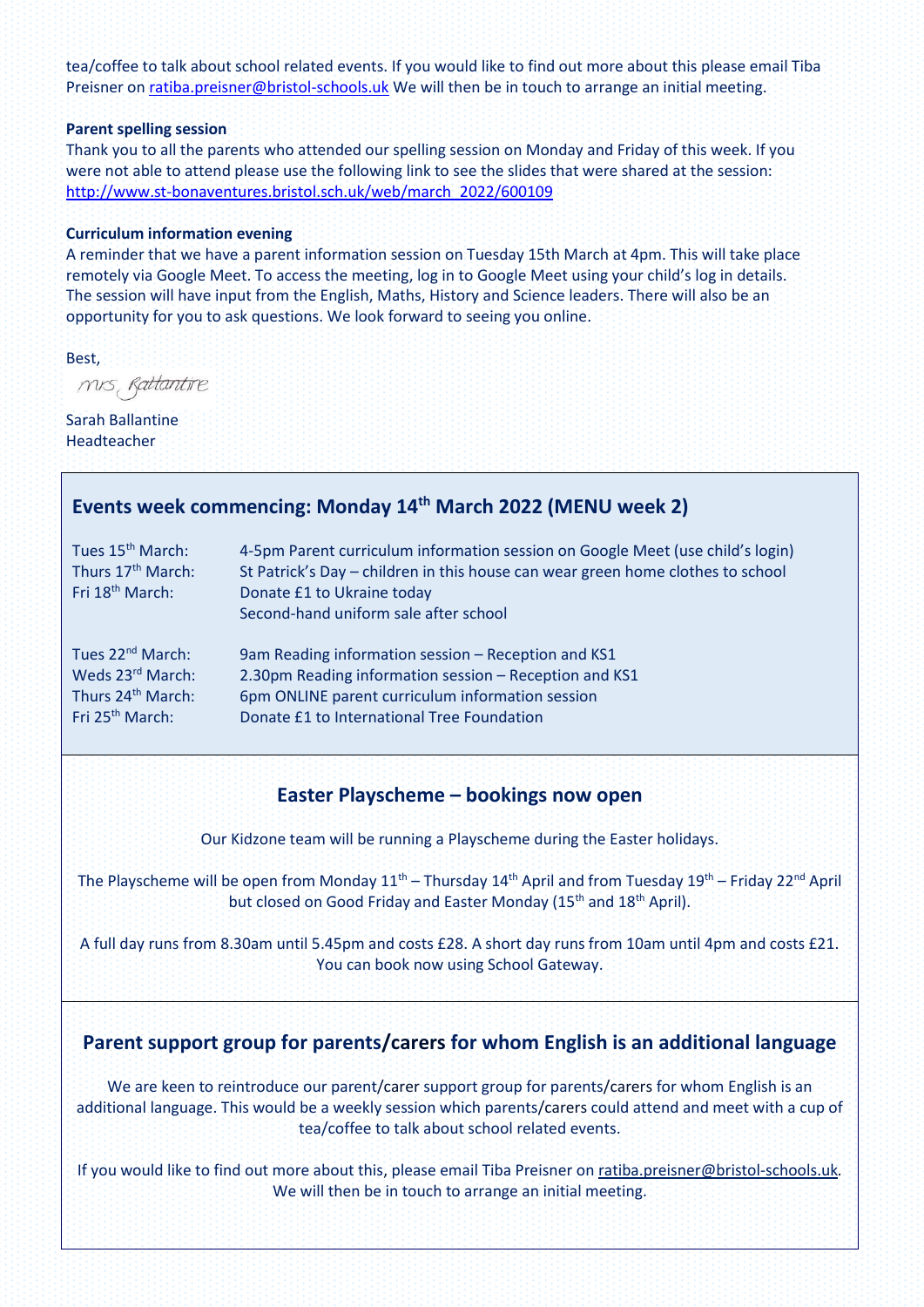

One of the objectives on the School Improvement Plan for this year is to provide more opportunities for play to support pupils as they recover from the Covid pandemic. The wish list for this term includes a selection of games and puzzles, chosen by staff at St Bon's.

Please click on the link below to see the list. Items can be posted directly to the school (St Bonaventure's Catholic Primary School, Egerton Road, Bishopston, Bristol, BS7 8HP). Alternatively, you can have items delivered to your home and take them into the school reception. Even better than buying new – if you have any of these things at home or can buy them second hand, you can still mark the item as purchased on the wish list! [https://www.amazon.co.uk/hz/wishlist/ls/159AR9UKDHR3K?ref\\_=wl\\_share](https://www.amazon.co.uk/hz/wishlist/ls/159AR9UKDHR3K?ref_=wl_share)

# **PTFA News [www.stbonsptfa.com](file:///C:/Users/sophi/Documents/Personal/PTFA/www.stbonsptfa.com)** Facebook – St Bons Parents and Carers Instagram - @stbonsptfa Email – [ptfa.stbons@gmail.com](mailto:ptfa.stbons@gmail.com)

**Doughnut and Hot Choc Fundraiser raised £185! Thank you to all who supported us!** 



# **Second-Hand Uniform Sale**

- We will be holding a table top second-hand uniform sale Friday 18th March (postponed from today due to weather), from 3pm.
	- So, save yourself money and a trip to the shops, and buy from your PTFA!
- If you have St Bon's branded items in good condition that you can donate, particularly for ages 7+, please let us know via [ptfauniformrep@gmail.com](mailto:ptfauniformrep@gmail.com)
- As always, if anyone needs uniform and finds themselves in financial difficulty, do not hesitate to contact the school who will anonymously pass on requests.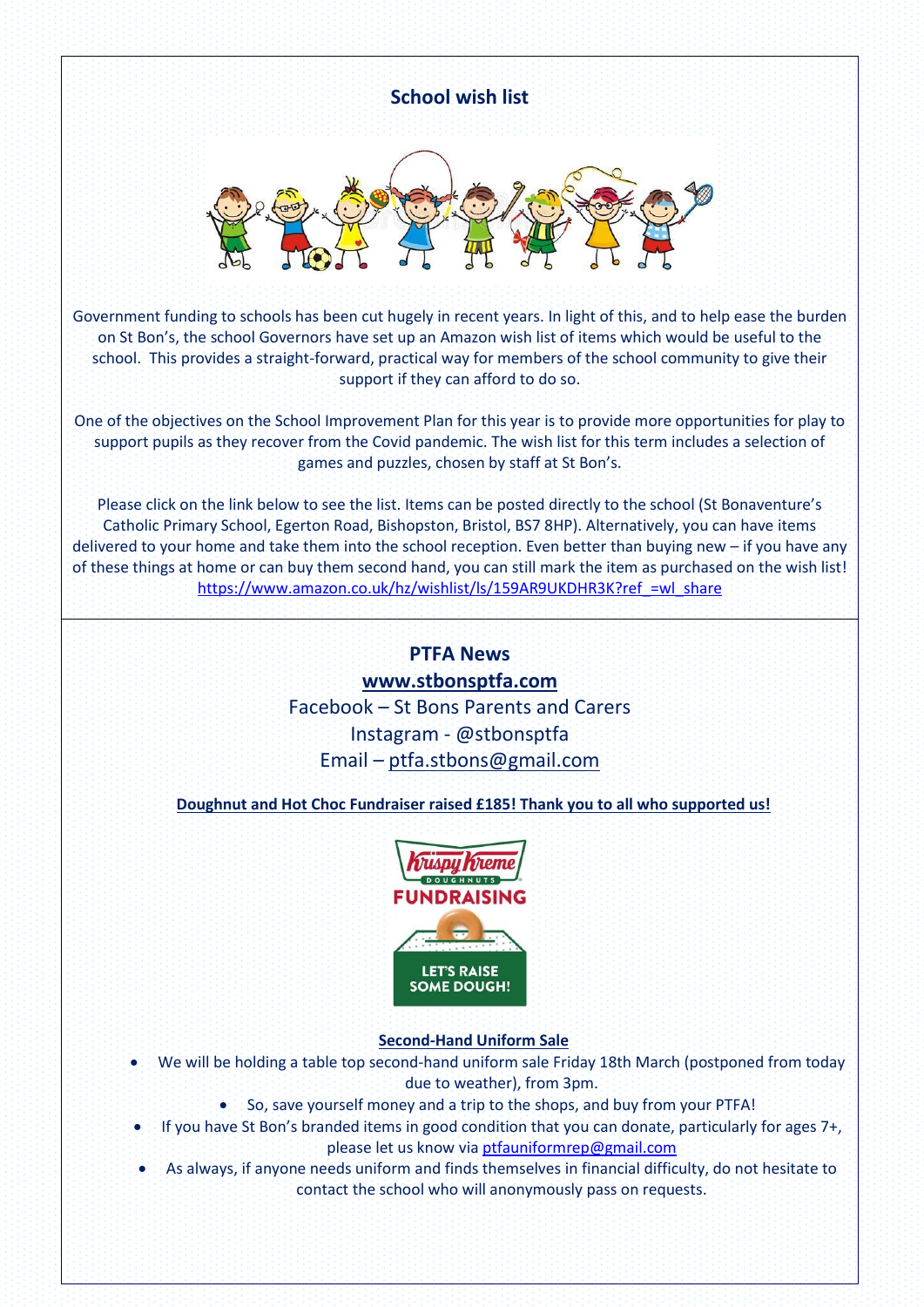

If you are struggling to access these services and would like help, please contact the school office.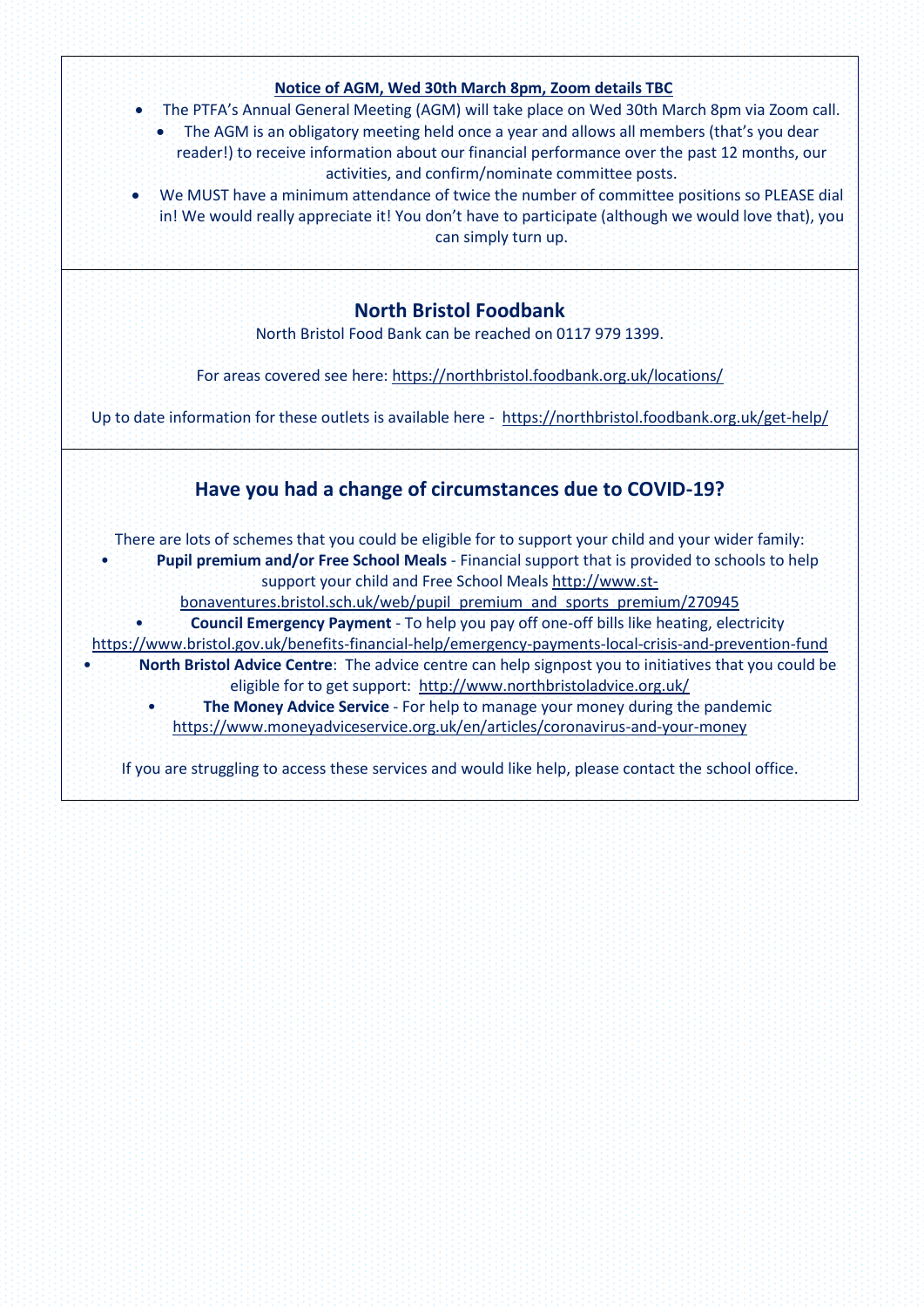# **COMMUNITY NEWS**

**St Bon's Brownies** has vacancies for new Brownies. If you have a daughter in Year 2 or above and would like your daughter to join the parish Brownie group, please contact [stbonsbrownies@gmail.com](mailto:stbonsbrownies@gmail.com)

# **St Bon's parent who needs help with transport**

One of our parents with two children here at St Bon's has recently moved to Lawrence Weston. The family does not have a car and the bus journey is really difficult (multiple buses across different bus companies). If you would be interested in earning a small amount of money to go and collect the girls at about 8am and bring them to St Bon's, please get in touch with Mrs Benians in the office [clare.benians@bristol-schools.uk](mailto:clare.benians@bristol-schools.uk) Even if you could only help on a few days a week, that would be great.

## **Fundraising by one of our pupils**

One of our 2C pupils is taking part in some fundraising for Great Ormond Street Hospital. She will be taking part in the challenge to swim 5km (200 lengths of our local pool) in March to raise money for charity. If you would like to donate, please use the link below.

### <https://www.facebook.com/donate/234373738907429/>

### **Job opportunity #1 - St Bon's Church**

Mgr. Bernard has a vacancy for an Office Administration Manager based in the Presbytery at St Bon's church. This new role combines the 2 previous roles of Admin & Media.

The necessary skills required are,

- a good knowledge of Computing and the Microsoft packages of Word, Excel, Access and Publisher;
- along with an ability to use the major media platforms of Twitter, Instagram & Facebook.

The successful candidate will be the first point of contact with parishioners and the public and so needs good communication skills.

The job is for Term time only and is for 20 hours per week made up of a 4 or 5 day week. The rate of pay is £10.00 per hour.

For further information please email Mgr. Bernard a[t bernard.massey@cliftondiocese.com](mailto:bernard.massey@cliftondiocese.com)

# **Job opportunity #2 – sport and social club**

A local sport and social club is looking to appoint a part time administrator to manage the general business of the club. The position would require a flexible 16 – 20 hours per week with a competitive remuneration package. Own transport is desirable. The successful candidate will need to be well organised and ideally experienced in bookkeeping and other business packages associated with the requirements of this role.

Further information can be requested by e-mail to [bristolcssc@virginmedia.com](mailto:bristolcssc@virginmedia.com) Applicants CVs should also be sent to this e-mail address.

#### **Babysitting**

Hi, my name is Amelie Paul. I am 15 and an old St Bon's pupil. I'm currently at RGS and am looking for babysitting work. I have two younger sisters, one of whom is still at St Bon's, and I have been volunteering at St Bon's Brownies as part of my DofE. If you are interested, please text my mum on 07766 366569.

#### **Sinead Pelley Health & Wellbeing**

I would like to thank all the wonderful St Bonaventure's families who visit my clinic - it has been so rewarding to see the improvement in both children and parents, greatly benefiting from my Kinesiology and well-being sessions.

Kinesiology is incredibly effective for children and parents are amazed at how quickly results are achieved.